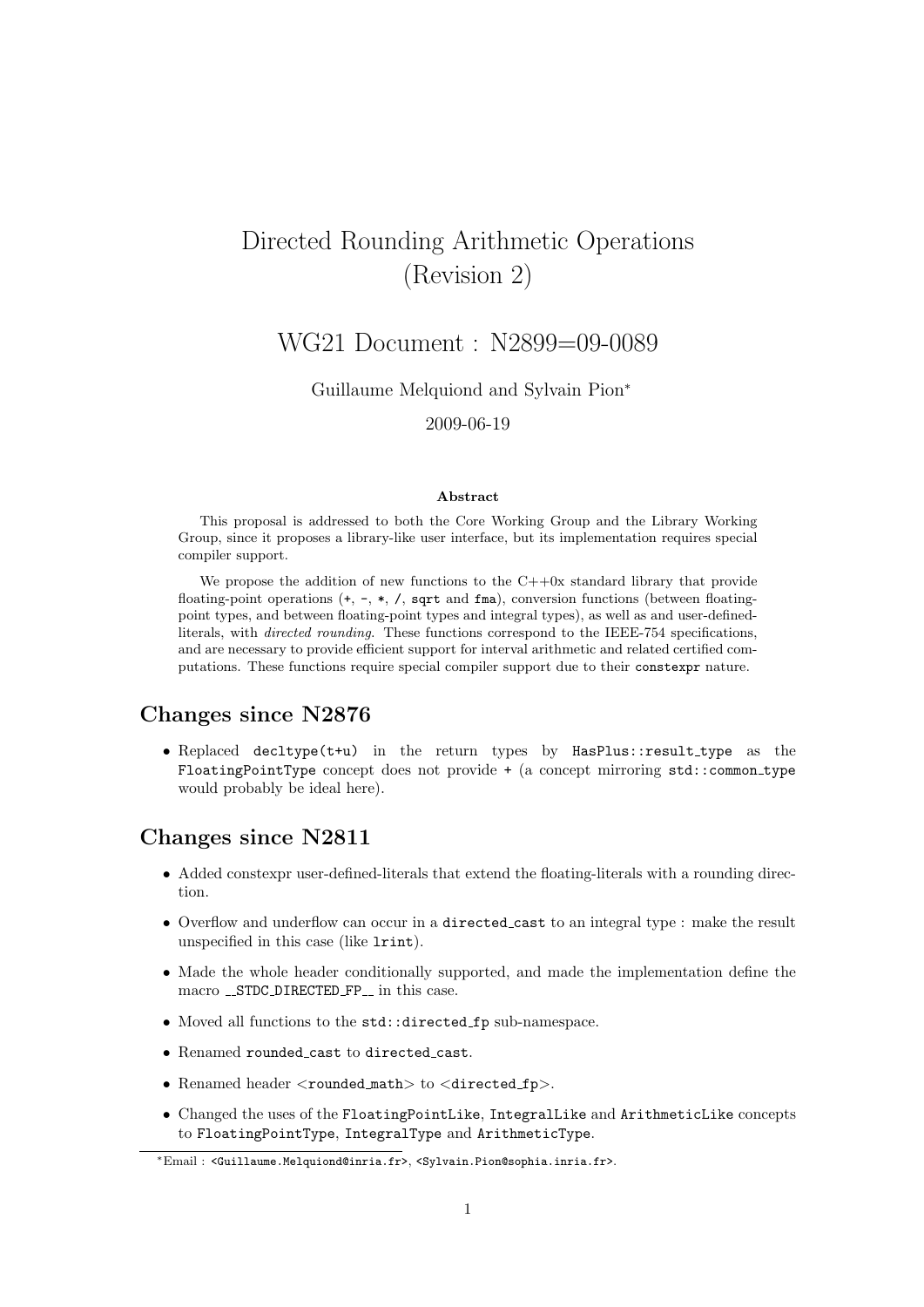- Added the wording changes that reference the new section at the beginning of Chapter 26 [Numerics library].
- Added more motivations (cite Pete Becker's book, and mention compilers default optimization options).

## Motivation and context

WG21 has chosen to postpone the consideration of the proposal to add interval arithmetic to the standard library,  $N2137<sup>1</sup>$  $N2137<sup>1</sup>$  $N2137<sup>1</sup>$ , after  $C++0x$ . While a new standard is being developed to provide a language-independent base for interval arithmetic (IEEE-1788), we believe that progress can be made to enhance low-level support for interval arithmetic in  $C++0x$ , and make it easier to build an interval arithmetic library on top of  $C+0x$  efficiently and portably.

The current CD provides the fegetround and fesetround functions in the <cfenv> header to access and change the current rounding mode. Those functions were imported from C99, and they are at the root of most interval arithmetic implementations. There are however two problems which prevent efficient support for interval arithmetic:

- the CD does not provide the accompanying FENV ACCESS pragma, which instructs the compiler that a block of code cares about the rounding mode. The consequence is that one must use temporary volatile variables, or any other equivalent implementation-dependent method, which is inefficient. This can be considered as an incomplete addition to  $C++0x$  compared to C++03. This already leads to embarassments like the one mentioned in Pete Becker's book "The C++ Standard Library Extensions" on TR1, page 242, "If your compiler doesn't support this pragma, turn off optimizations". We do not advocate for adding the pragma, but we propose an alternate solution that will allow to turn on optimizations for many cases. We also believe that this proposal removes one more reason why one could still advocate the use of C99 instead of C++.
- building interval constants is very useful, but it is not possible to build constexpr interval operations since the restricted form of bodies allowed by constexpr functions forbids calling fesetround. Extending a general feature such as constexpr to support this, does not seem appropriate for this particular use.

Moreover, in practice, compilers also perform optimizations by doing transformations of floating-point expressions which are valid only when rounding is to the nearest (like  $(-a)*(-b)$ ) into a\*b), which is by far the most commonly used rounding mode. Using specific functions to instruct the compilers precisely where the rounding is not the default, helps setting a more efficient default for optimization options (like setting -fno-rounding-math by default for GCC).

# A different approach

We propose to go away from fesetround and the pragma as the low-level primitives used to implement interval arithmetic. Instead of a global state rounding mode, we propose to add functions with directed rounding modes that perform floating-point addition, subtraction, multiplication, division, square root and fma, as well as conversions between floating-point and integral types, and between floating-point types themselves. These functions correspond to the functionality mandated by IEEE-754-1985 (and by IEEE-754-2008 for fma).

These functions, especially as they would be constexpr, require specific compiler support.

On hardwares that support a static rounding direction in the floating-point operation instructions or that support several floating-point control registers, the new functions make it easier for

<span id="page-1-0"></span><sup>1</sup><http://www.open-std.org/jtc1/sc22/wg21/docs/papers/2006/n2137.pdf>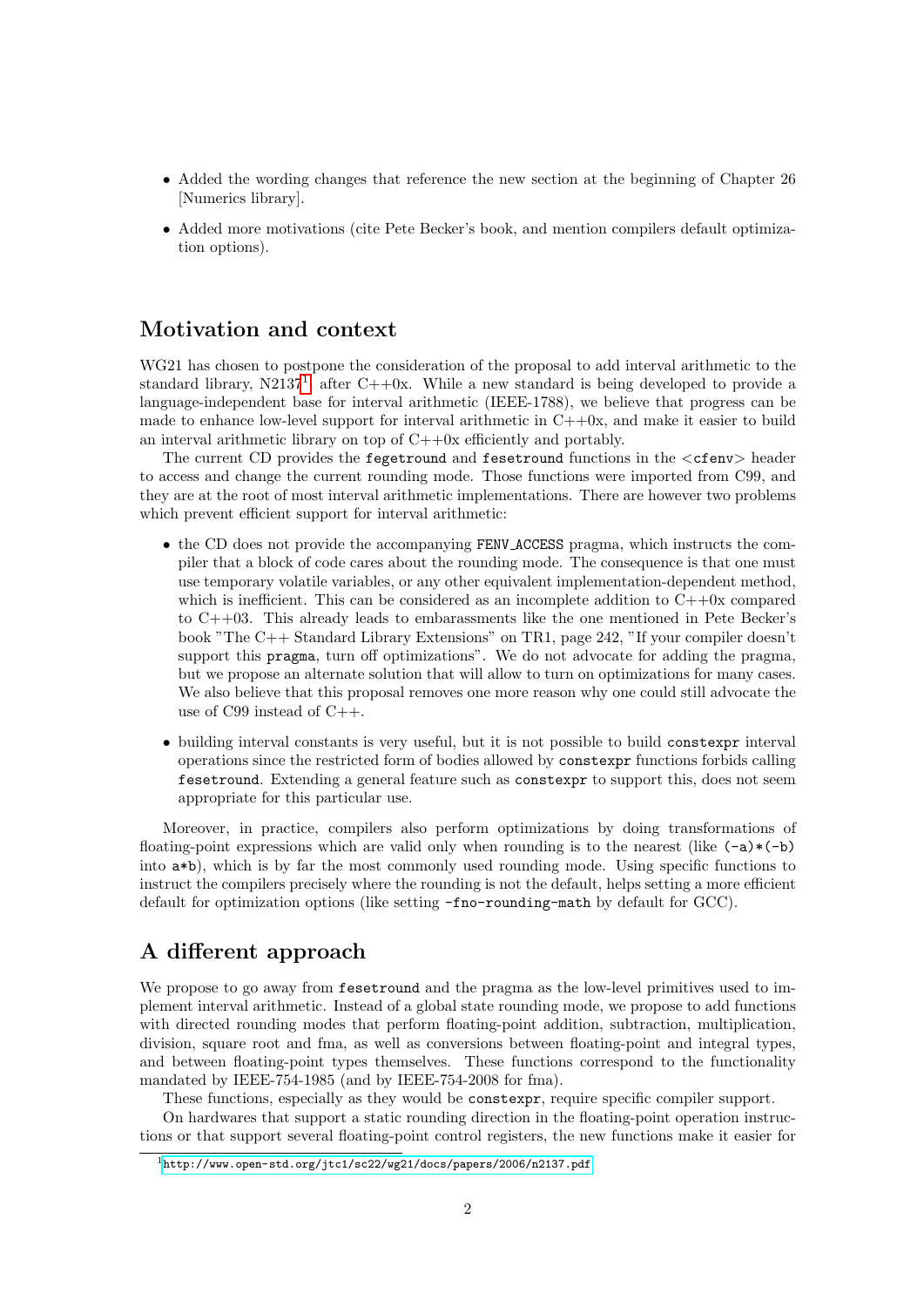the compiler to generate those instructions than currently, since using the fesetround interface around a block of floating-point operations requires some (possibly inter-procedural) flow analysis.

Fundamentally, there is no reason why  $C++0x$  provides built-in operators  $+, -, *, /$  which allow to build constexpr functions with the default rounding mode, while it would not be possible with its directed rounding cousins.

Note on optimization: on hardware that needs to set a register holding the rounding mode, using fesetround in a block of code can be more efficient. In practice however, this kind of computation is typically needed for adding vectors of intervals, and it is our belief that, in our approach, a quality compiler should be able to move the rounding mode change instructions outside of the loops.

#### Syntax and design choices

There are 4 rounding modes specified by IEEE-754-1985: to the nearest (default), towards zero, towards plus infinity and towards minus infinity.

We propose that the new functions use a constant rounding mode. That is, it would not be possible to pass it as an argument, and even less be a run time entity.

Moreover,  $C++0x$  currently has 2 ways of refering to rounding modes:

- fesetround takes an argument of type int with possible values FE DOWNWARD, FE TONEAREST, FE TOWARDZERO and FE UPWARD.
- the floating round style enum which has 4 values plus a fifth round indeterminate.

We prefer the latter alternative for type checking and consistency reasons. Moreover, we suggest to pass the rounding mode as explicit template argument, to make sure it is a constant, while still not hardcoding it in the function name like add up or mul down. Passing round indeterminate is not useful, and is not allowed.

An example of use would then be:

```
double d = add<round\_toward\_infinity>(a, b);float pi_up = directed_cast<round_toward_infinity, float>(3.14159265358979323);
int i = directed_cast<round_toward_infinity, int> (17./3.);
```
Side note: some languages which support more mathematical symbols for operators, like Fortress<sup>[2](#page-2-0)</sup>, provide a compact syntax like  $a \triangle b$ .

#### Directed rounding floating-literals

The current floating-literals do not even provide round-to-nearest. It is for example a challenge to define an accurate constant for  $\pi$  in a portable way, since one needs to give the exact decimal representation corresponding to a representable floating-point.

Moreover, in order to build interval constants, one would benefit from user-defined-literals with directed rounding.

We suggest the addition of constexpr user-defined-literals that extend the floating-literals with a rounding direction. These also need to be compiler-supported in order to be constexpr.

Example:

```
constexpr double pi_up = 3.141592653589793238462643383279_round_toward_infinity;
constexpr double pi_down = 3.141592653589793238462643383279_round_toward_neg_infinity;
constexpr long double pi =
   3.14159265358979323846264338327950288419716939937510L_round_to_nearest;
```
<span id="page-2-0"></span><sup>2</sup><http://research.sun.com/projects/plrg/Publications/fortress1.0beta.pdf>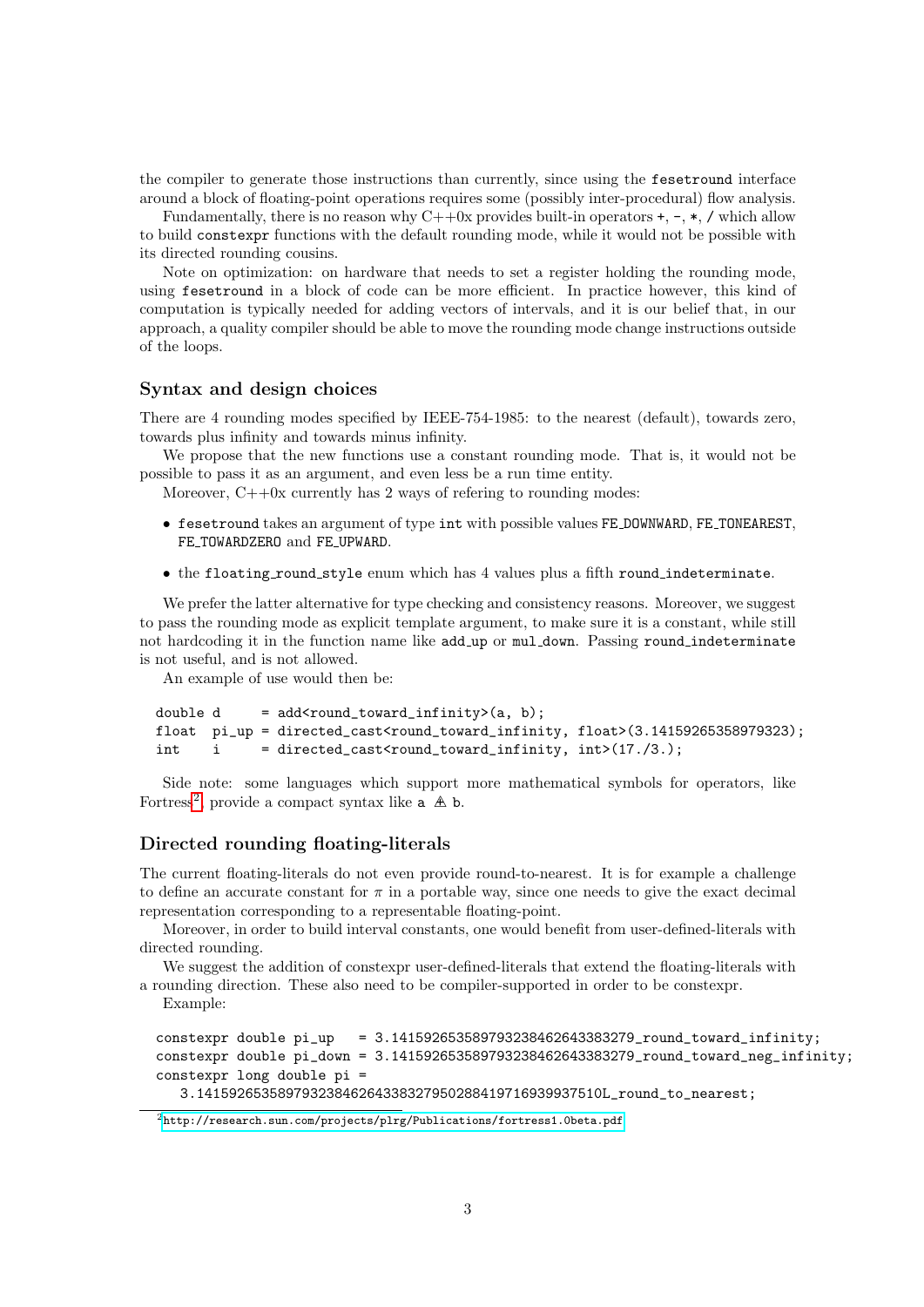#### Promotion rules

Ideally, the add function should behave just like the built-in floating-point operator+, concerning the types of the operands, following the promotion rules. And similarly for the other functions. We propose to use constrained templates, auto and decltype to achieve this.

#### Side effects

Division by zero, or taking the square root of a negative number, can produce side effects like raising floating-point exceptions and setting errno. Obviously, this cannot work for constexpr functions at compile-time. We therefore propose that the evaluation of these functions follow the IEEE-754 "default non-stop exception handling" mode (producing NaNs and Inf, but no floatingpoint exception nor errno change), and with the caveat that the compile-time evaluation is done without raising the corresponding status flags, especially not the inexact flag.

A compiler may choose to issue or not a warning in such cases, when the other status flags would be raised.

#### Namespace

Such simple and common function names may have the possibility to conflict with other uses. We have therefore put the functions under the std::directed fp namespace.

#### Header file

The closest related headers are  $\langle \text{cmath} \rangle$  and  $\langle \text{numeric}\rangle$ . However, neither seem perfectly appropriate to provide these functions. Moreover, since these functions are compiler-supported, it makes sense to put them in a separate header file, so as to ease the work of library vendors. This header could then be provided by compiler vendors.

We therefore propose a new header file  $\langle$  directed  $fp$ , and a new section to describe it.

#### Conditionally supported functionality

The functionality is strongly linked to IEEE-754, which is conditionally supported in  $C_{++}$ . For this reason, the whole header is conditionally supported, and a compiler macro helps detecting whether the functionality is available or not.

#### Acknowledgements

We thank Marc Glisse, Lawrence Crowl, Lee Winter, Daniel Krügler, and members of the LWG for their useful comments.

# Proposed wording

Compared to the latest working draft, N2857, do the following changes:

Add the following line in  $16.8/2$  "Predefined macro names" [cpp.predefined]:

#### \_STDC\_DIRECTED\_FP\_

 $\_STDC$  DIRECTED  $FP\_$  is defined iff the header  $\langle$  directed  $fp$  is supported by the implementation.

Change the sentence  $26.1/2$  [numerics.general]: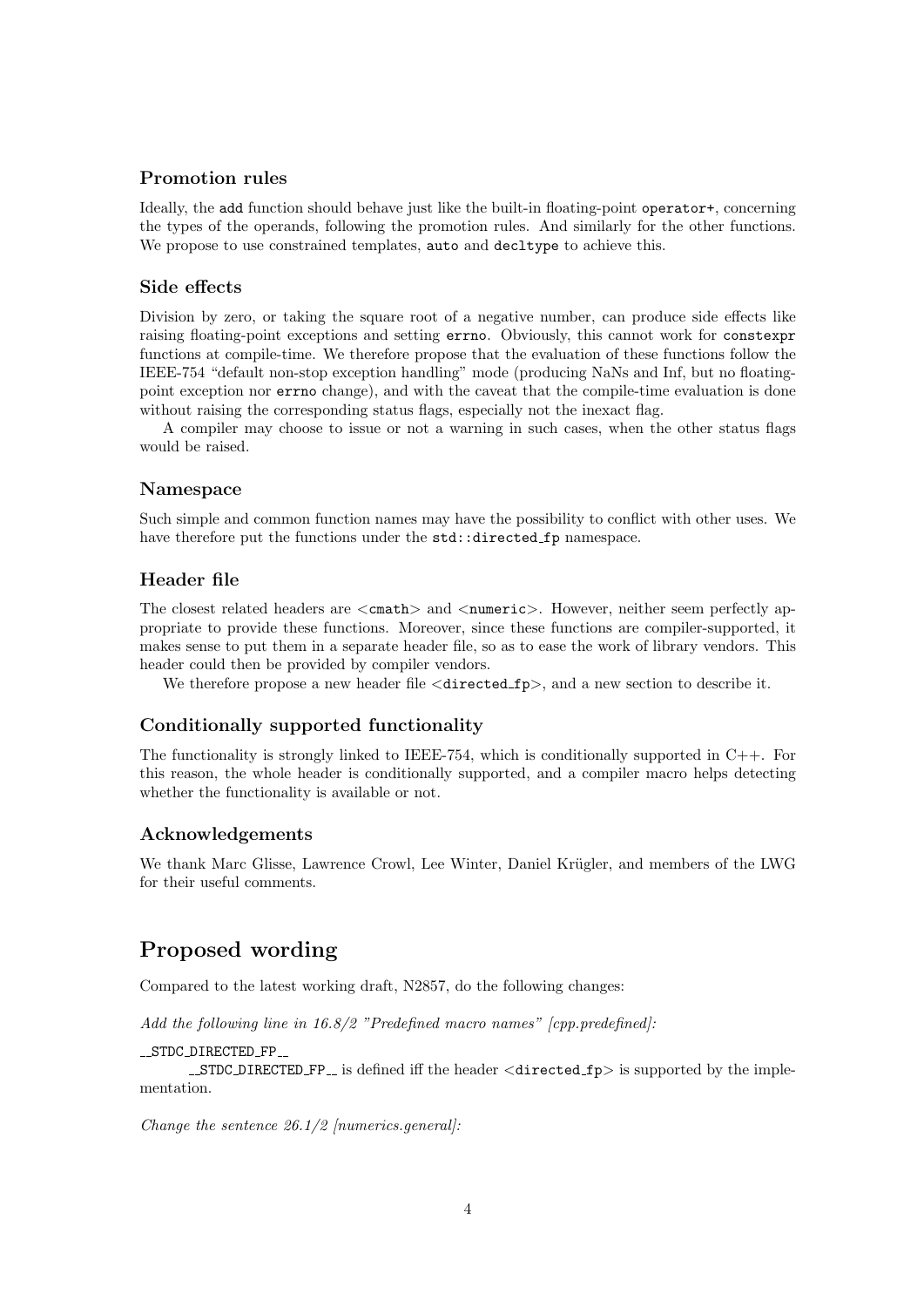The following subclauses describe components for complex number types, random number generation, numeric  $(n$ -at-a-time) arrays, generalized numeric algorithms, and facilities included from the ISO C library, and directed rounding functions, as summarized in Table 92.

Add the following line to Table 92 – Numerics library summary:

26.9 Directed rounding functions <directed fp>

Add the following section:

### 26.9 Directed rounding functions

- 1 The header  $\langle$  directed\_fp> provides constexpr functions over floating-point, as well as conversions with integral types. These functions allow a rounding mode to be passed as template argument.
- 2 The header <directed fp> is conditionally supported. The implementation defines the macro  $\_STDC\_DIRECTED_FP\_$  iff it supports the header.

#### 26.9.1 Header <directed fp> synopsis

```
namespace std {
 namespace directed_fp {
 template < float_round_style r, FloatingPointType T, ArithmeticType U >
 requires True<(r != round_indexerminate)constexpr T directed_cast(U u);
 template < float_round_style r, IntegralType T, FloatingPointType U >
 requires True<(r != round_indexerminate)constexpr T directed_cast(U u);
  template < float_round_style r, FloatingPointType T, FloatingPointType U >
 requires True<(r != round_indeterminate)> && HasPlus<T, U>
  constexpr HasPlus<T, U>::result_type add(T t, U u);
 template < float_round_style r, FloatingPointType T, FloatingPointType U >
 requires True<(r != round_indeterminate)> && HasPlus<T, U>
  constexpr HasPlus<T, U>::result_type sub(T t, U u);
 template < float_round_style r, FloatingPointType T, FloatingPointType U >
  requires True<(r != round indeterminate) && HasPlus<T, U>
  constexpr HasPlus<T, U>::result_type mul(T t, U u);
 template < float_round_style r, FloatingPointType T, FloatingPointType U >
 requires True<(r != round_indeterminate)> && HasPlus<T, U>
  constexpr HasPlus<T, U>::result_type div(T t, U u);
  template < float_round_style r, FloatingPointType T >
 requires True<(r != round_indexerminate)constexpr T sqrt(T t);
  template < float_round_style r, FloatingPointType T, FloatingPointType U,
            FloatingPointType V >
 requires True<(r != round_indeterminate)> && HasPlus<T, U>
```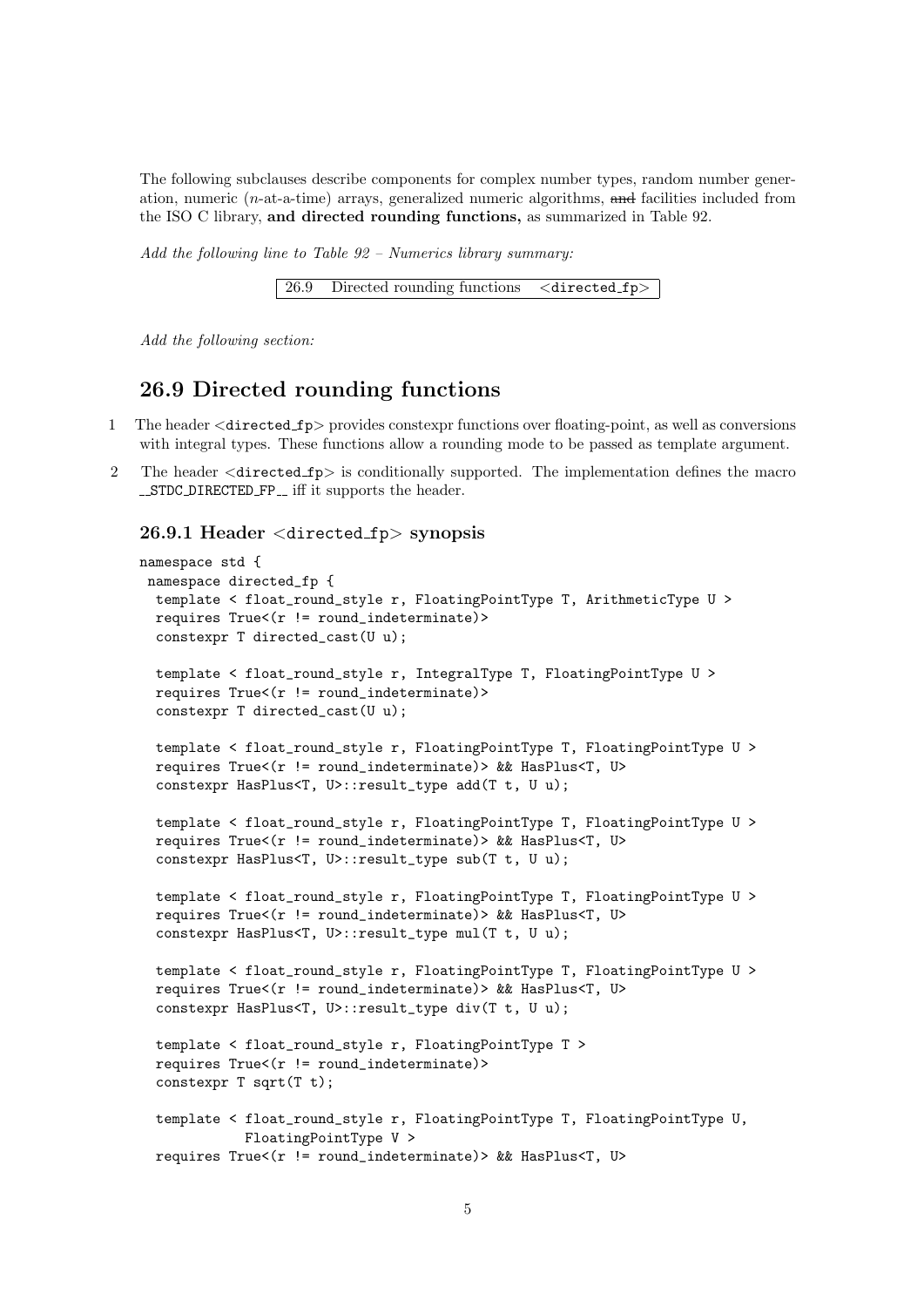```
&& HasPlus<HasPlus<T, U>::result_type, V>
constexpr HasPlus<HasPlus<T, U>::result_type, V>::result_type fma(T t, U u, V v);
constexpr float operator "" f round to nearest(const char* s);
constexpr float operator "" F_round_to_nearest(const char* s);
constexpr double operator "" _round_to_nearest(const char* s);
constexpr long double operator "" l_round_to_nearest(const char* s);
constexpr long double operator "" L_round_to_nearest(const char* s);
constexpr float operator "" f_round_toward_zero(const char* s);
constexpr float operator "" F_round_toward_zero(const char* s);
constexpr double operator "" _round_toward_zero(const char* s);
constexpr long double operator "" l_round_toward_zero(const char* s);
constexpr long double operator "" L_round_toward_zero(const char* s);
constexpr float operator "" f_round_toward_infinity(const char* s);
constexpr float operator "" F_round_toward_infinity(const char* s);
constexpr double operator "" _round_toward_infinity(const char* s);
constexpr long double operator "" l_round_toward_infinity(const char* s);
constexpr long double operator "" L_round_toward_infinity(const char* s);
constexpr float operator "" f_round_toward_neg_infinity(const char* s);
constexpr float operator "" F_round_toward_neg_infinity(const char* s);
constexpr double operator "" _round_toward_neg_infinity(const char* s);
constexpr long double operator "" l_round_toward_neg_infinity(const char* s);
constexpr long double operator "" L_round_toward_neg_infinity(const char* s);
}
```
- 1 The compile-time evaluation of these functions ignores any floating-point status flags raised, if any.
- 2 The run-time evaluation of these functions shall not raise any floating-point exception, nor change errno.

```
template < float_round_style r, FloatingPointType T, ArithmeticType U >
requires True<(r != round_indexerminate)constexpr T directed_cast(U u);
```
Returns: The conversion of **u** to the type **T** rounded according to **r**.

}

```
template < float_round_style r, IntegralType T, FloatingPointType U >
requires True<(r != round_indexerminate)constexpr T directed_cast(U u);
```
Returns: The conversion of u to the type T rounded according to r. If no such value of type T exists, the result is unspecified.

```
template < float_round_style r, FloatingPointType T, FloatingPointType U >
requires True<(r != round_indeterminate)> && HasPlus<T, U>
constexpr HasPlus<T, U>::result_type add(T t, U u);
```
Returns: The addition of **t** and **u** rounded according to **r**.